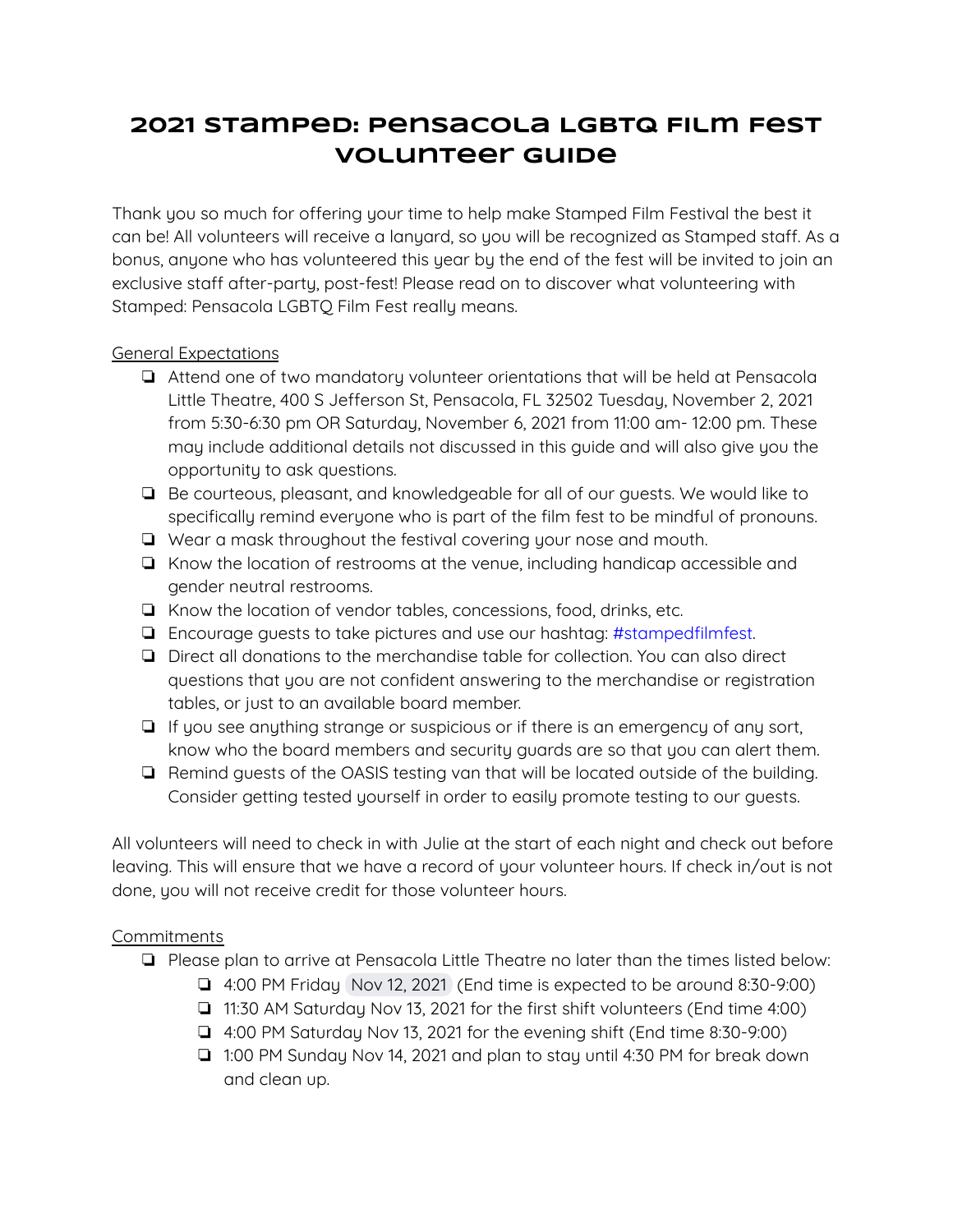Set-up and clean up responsibilities

- ❏ Red carpet photo areas
- ❏ Vendor displays
- ❏ Registration and Merchandise tables
- ❏ Reserved VIP seating
- ❏ Any other requests as necessary, including decorations.

The multiple volunteer roles that must be filled for each night of the fest are listed below. Please read the responsibilities of each volunteer role. You are able to request specific roles; however, we cannot guarantee that all requests can be met.

# VIP Reception (Friday VIP volunteers only)

- ❏ Please dress nicely.
- ❏ Make sure VIPs are strongly appreciated for contributing to the fest. Strike up conversations and express personal gratitude.
- ❏ Help with clean-up after the event is over.
- ❏ Help decorate and prepare the venue for the fest.

### **Registration**

- ❏ General check-in: A volunteer is needed to ensure all guests get checked in on the tablets that will be set up. Check-in is used mostly as a headcount and to collect information for those who are interested in becoming more involved. Therefore, if any guests wish not to provide an email address, we should request a name just for the headcount.
- ❏ Julie will be assisting at the registration table.

# Greeter

- ❏ Hand out programs as guests enter the venue.
- ❏ Make sure that guests have checked-in at the registration table each night.
- ❏ Inform guests of the merchandise table, the vendors, the photo opportunities, and the concessions and tell them to enjoy the night! Don't forget to tell them about the Queering Spaces exhibit.
- ❏ Point out elevators and restrooms as needed.

# Usher

❏ Usher guests to the appropriate seating areas when it is time for the films to begin. VIP seating will be marked, but is not required. Also, board members, volunteers, and vendors are permitted to sit in the reserved section as available.

# Food Service (Experience Preferred)

❏ Volunteers will need to wear gloves and masks the entire time they are serving.